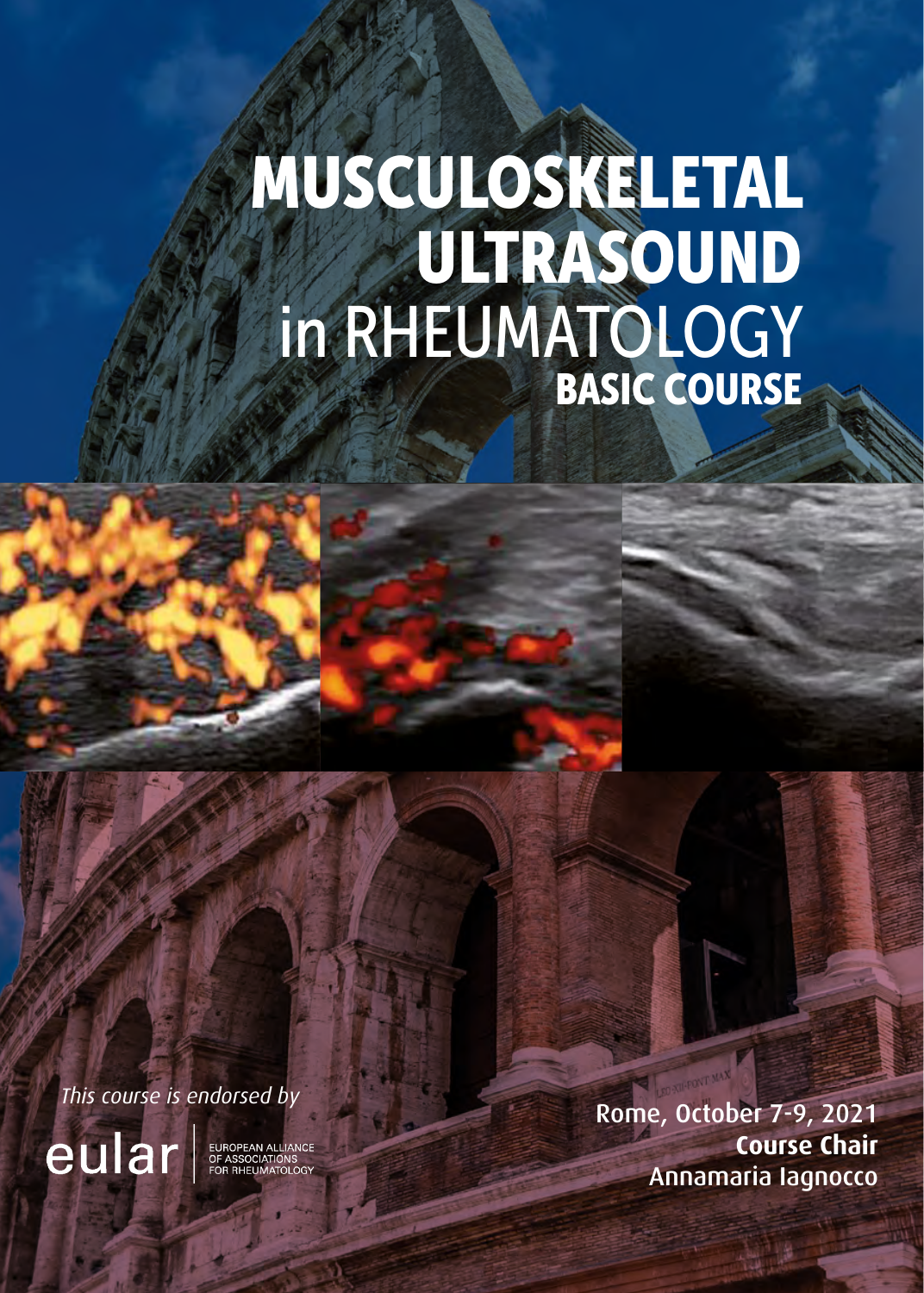# COURSE PRESENTATION

Musculoskeletal ultrasound in rheumatology is a rapidly evolving imaging tool which has registered an increasing and widespread use over the last decades. Currently it is utilized for assessing different rheumatic pathologies and evaluating various abnormalities both in degenerative and inflammatory diseases.

Due to its limited cost, wide equipment availability and feasibility it is used as a bedside procedure in the clinical rheumatology practice. Nonetheless the presence of a high number of experts in the field, there are still many rheumatologists who are willing to learn the use and applications of musculoskeletal ultrasound in rheumatology, with an increasing demand of attending ultrasound courses.

The Course in musculoskeletal ultrasound in rheumatology, which has the EULAR Scientific Endorsement, is an educational initiative which has the aim of assisting rheumatologists to learn ultrasound. The faculty of the Course in musculoskeletal ultrasound in rheumatology is represented by prestigious experts in the field and who are also faculty members of the EULAR Sonography Courses.

> *Prof. Annamaria Iagnocco Course Chair*

# **FACULTY**

**Annamaria Iagnocco,** Torino - IT **Peter Vince Balint,** Budapest - HU **Nemanja Damjanov,** Belgrade - SR **Georgios Filippou,** Ferrara - IT **Emilio Filippucci, Iesi (AN) - IT Zunaid Karim,** Wakefield - UK **Mihaela Cosmina Micu,** Cluj-Napoca - RO **Sarah Ohrndorf,** Berlin - DE **Carlo Alberto Scirè,** Ferrara - IT

# **SUPERVISORS**

**Marco Canzoni,** Roma - IT **Luca Idolazzi,** Verona - IT **Carlo Perricone,** Perugia - IT **Andrea Picchianti Diamanti,** Roma - IT **Garifallia Sakellariou,** Pavia - IT **Ilaria Tinazzi,** Negrar (VE) - IT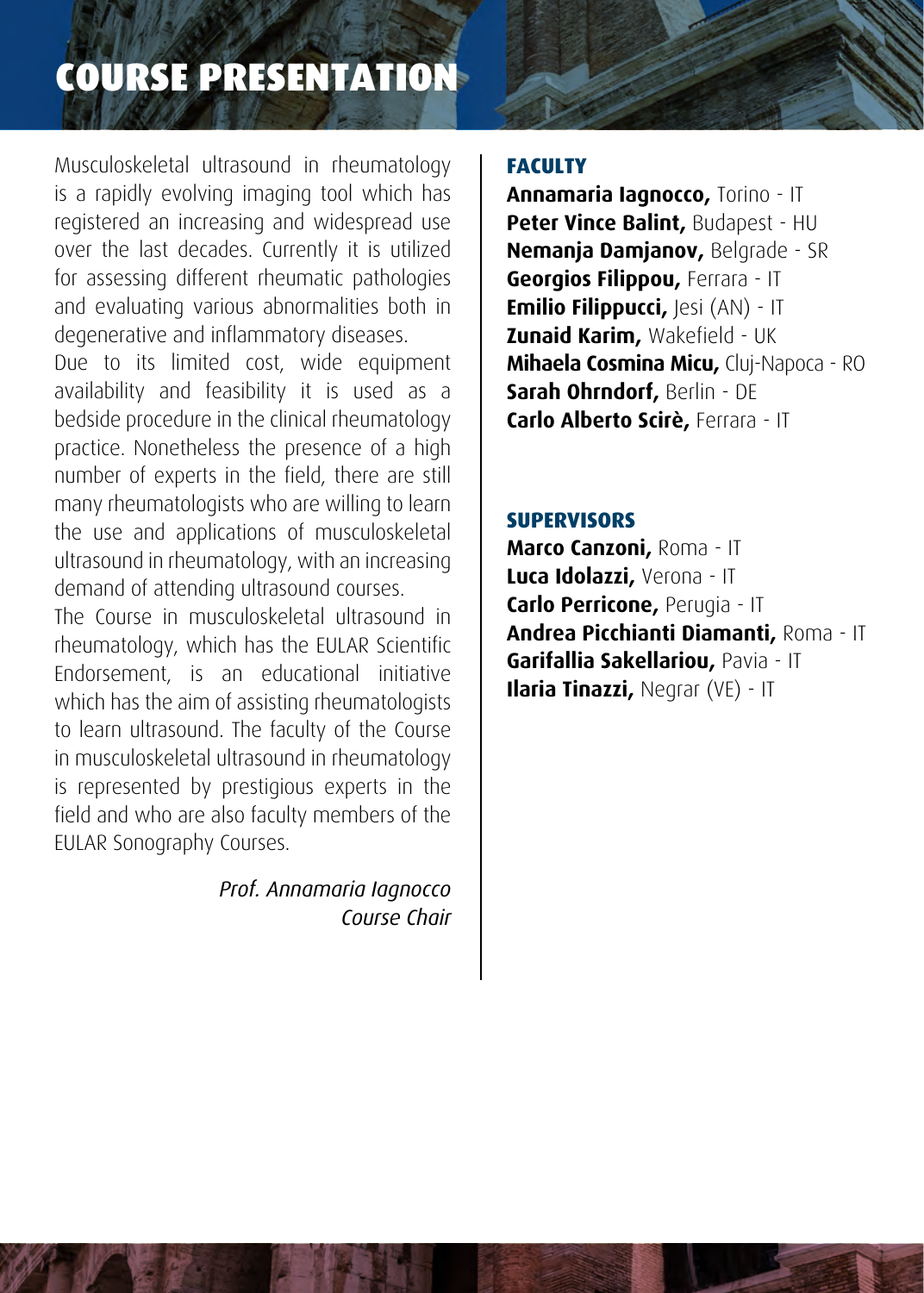# PROGRAMME

# **Thursday, October 7**

- 12.00 12.50 Registration
- 12.50 13.00 **Course Opening** A. Iagnocco, Torino - IT

# **Chair: A. Iagnocco, Torino - IT**

- 13.00 13.30 **Applications, indications and limitations of US in rheumatology** S. Ohrndorf, Berlin - DE
- 13.30 14.00 **Sonographic pattern of musculoskeletal tissues and correlations with anatomy and histology.**
	- N. Damjanov, Belgrade SR
- 14.00 14.30 **Sonographic semiology. Definitions for US pathologies and elementary lesions in RMDs.**

A. Iagnocco, Torino - IT

- 14.30 15.00 **Technical characteristics and setting of US equipment in rheumatology. Holding the probe, equipment settings and optimization.** E. Filippucci, Jesi (AN) - IT
- 15.00 15.30 **Hints on Doppler physics and techniques. Color or power Doppler?**  Z. Karim, Wakefield - UK
- *15.30 16.00 Coffee Break*
- 16.00 18.00 **Workshop 1: Appropriate use of the US equipment. US settings and B-mode/Doppler optimization. Sonoanatomy and appropriate acquisition of the MSUS images in healthy individuals (joint space, joint recesses, joint capsule, cortical profile, hyaline cartilage, tendons, bursae, ligaments, muscles and nerves).**

Faculty and Supervisors

# **Chair: G. Filippou, Ferrara - IT**

- 18.00 18.30 **US of the hip. Normal findings and basic US pathology. Lecture:** M.C. Micu, Cluj-Napoca - RO **Live demo:** G. Filippou, Ferrara - IT
- 18.30 20.00 **Workshop 2: Sonoanatomy and stardard scans of the hip. How to perform an US examination in healthy subjects and obtain US images.**

Faculty and Supervisors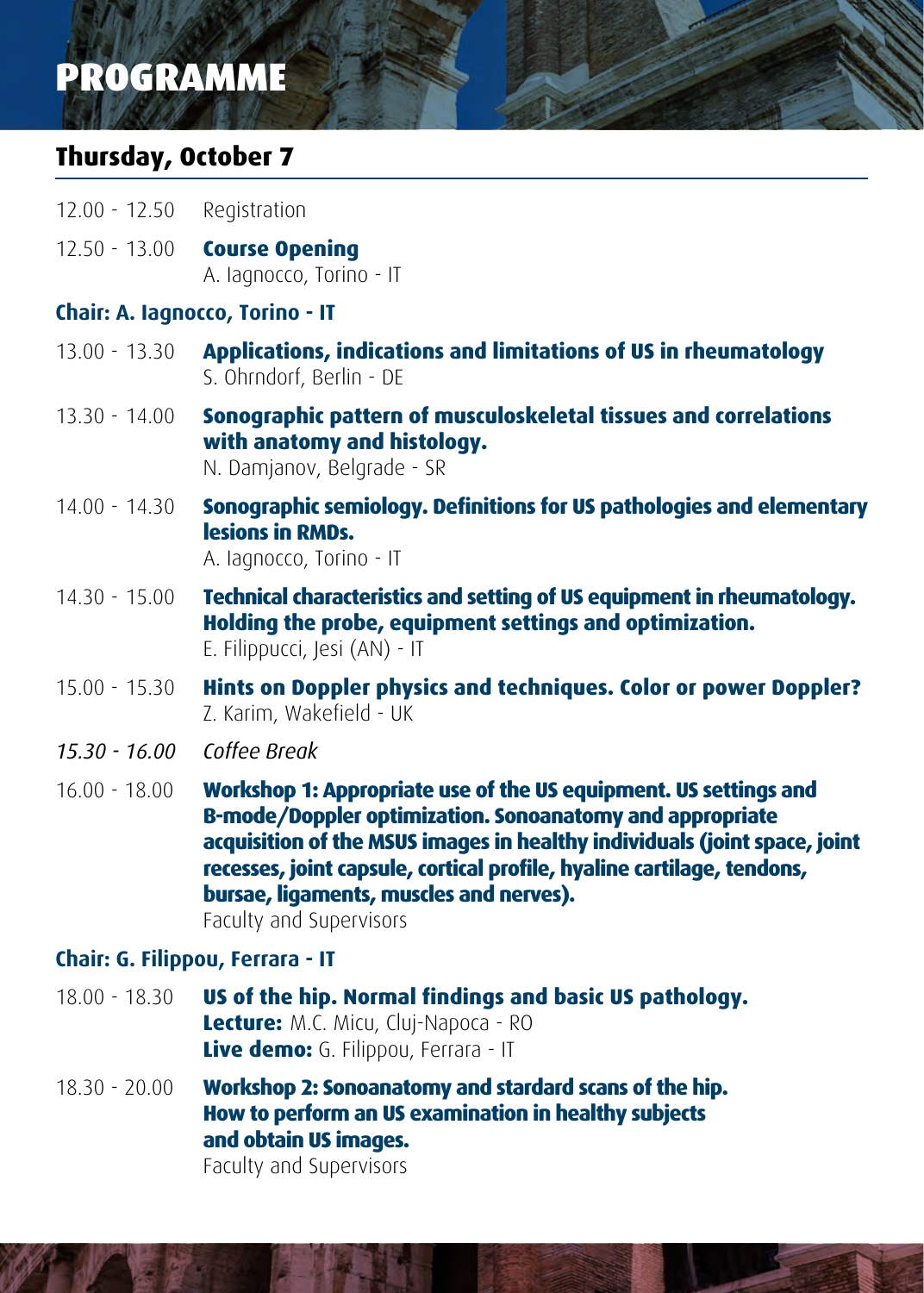# PROGRAMME

# **Friday, October 8**

### **Chair: S. Ohrndorf, Berlin - DE**

- 08.30 09.00 **US of the knee. Normal findings and basic US pathology. Lecture:** C.A. Scirè, Ferrara - IT **Live demo:** C.A. Scirè, Ferrara - IT
- 09.00 10.30 **Workshop 3: Sonoanatomy and stardard scans of the knee. How to perform an US examination in healthy subjects and obtain US images.** Faculty and Supervisors
- *10.30 10.45 Coffee Break*

### **Chair: P.V. Balint, Budapest - HU**

- 10.45 11.15 **US of the ankle and foot. Normal findings and basic US pathology. Lecture:** C.A. Scirè, Ferrara - IT **Live demo:** P.V. Balint, Budapest - HU
- 11.15 12.45 **Workshop 4: Sonoanatomy and stardard scans of the ankle and foot. How to perform an US examination in healthy subjects and obtain US images.** Faculty and Supervisors
- *12.45 13.45 Lunch*

### **Chair: C.A. Scirè, Ferrara - IT**

- 13.45 14.15 **US of the shoulder. Normal findings and basic US pathology. Lecture:** : P.V. Balint, Budapest - HU **Live demo**: Z. Karim, Wakefield - UK
- 14.15 15.45 **Workshop 5: Sonoanatomy and stardard scans of the shoulder. How to perform an US examination in healthy subjects and obtain US images.** Faculty and Supervisors

**Chair: N. Damjanov, Belgrade - SR**

#### 15.45 - 16.15 **US of the elbow. Normal findings and basic US pathology. Lecture:** S. Ohrndorf, Berlin - DE **Live demo**: N. Damjanov, Belgrade - SR

- *16.15 16.30 Coffee Break*
- 16.30 17.30 **Workshop 6: Sonoanatomy and stardard scans of the elbow. How to perform an US examination in healthy subjects and obtain US images.** Faculty and Supervisors

# **Chair: M.C. Micu, Cluj-Napoca - RO**

- 17.30 18.00 **US of the hand and wrist. Normal findings and basic US pathology. Lecture:** E. Filippucci, Jesi (AN) - IT **Live demo**: M.C. Micu, Cluj-Napoca - RO
- 18.00 19.30 **Workshop 7: Sonoanatomy and stardard scans of the hand and wrist. How to perform an US examination in healthy subjects and obtain US images.** Faculty and Supervisors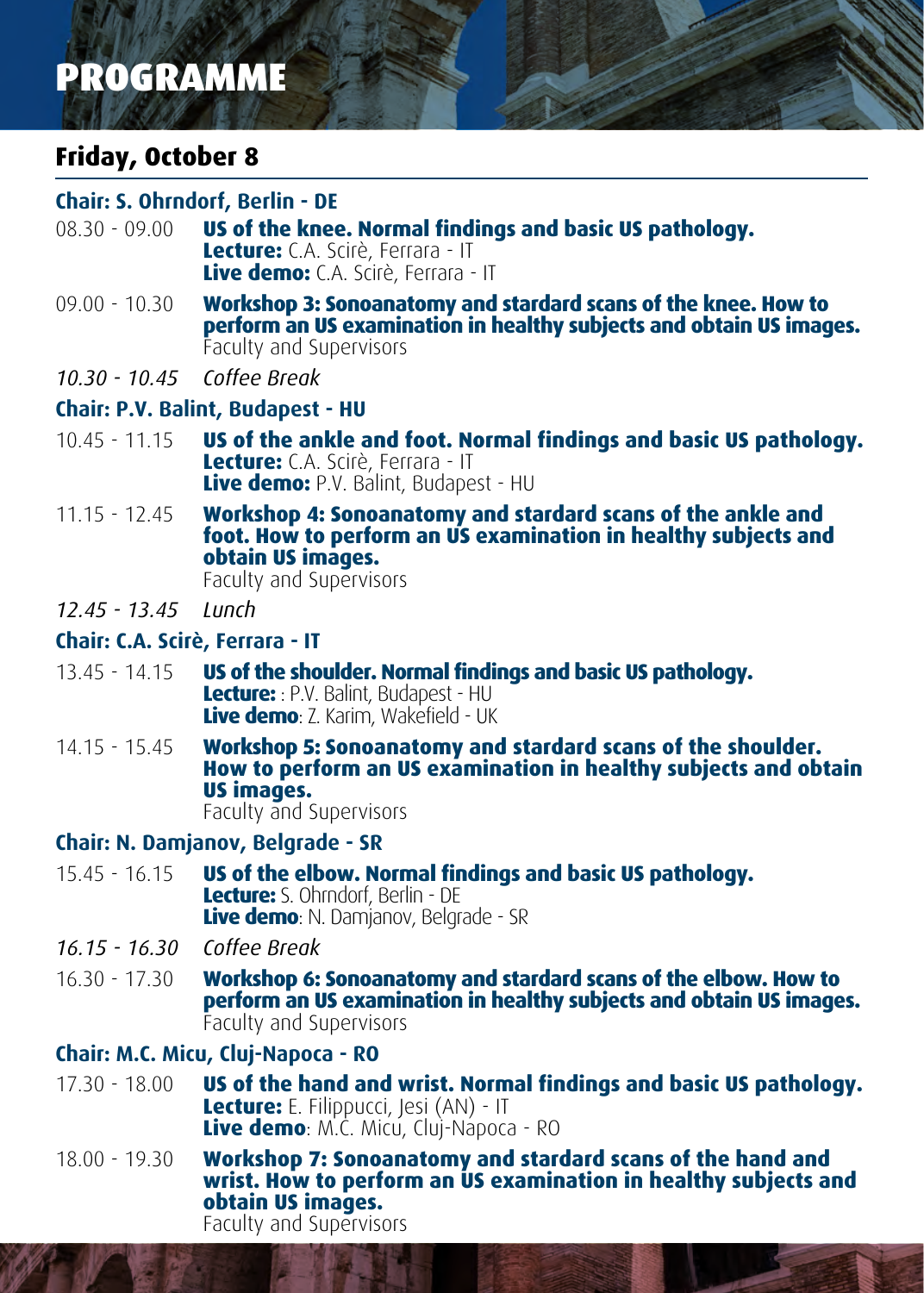# PROGRAMME

# **Saturday, October 9**

# **Chair: E. Filippucci, Jesi (AN) - IT**

- 08.30 09.00 **Basic skills in sonographic-guided procedures** N. Damjanov, Belgrade - SR
- 09.00 09.20 **Artifacts, pitfalls and misinterpretations in MSUS**  Z. Karim, Wakefield - UK
- 09.20 09.45 **Reporting ultrasound findings and diagnosis. Image documentation**  G. Filippou, Ferrara - IT
- *09.45 10.15 Coffee Break*

# **Chair: A. Iagnocco, Torino - IT**

- 10.15 10.45 **US findings vs Clinical findings: Who is the winner?**  S. Ohrndorf, Berlin - DE
- 10.45 11.15 **US in RMDs**  E. Filippucci, Jesi (AN) - IT
- 11.15 13.15 **Workshop 8: Supervised hand-on-scanning of patients with different rheumatic diseases**  Faculty and Supervisors
- 13.15 13.30 **Closing remarks** A. Iagnocco, Torino - IT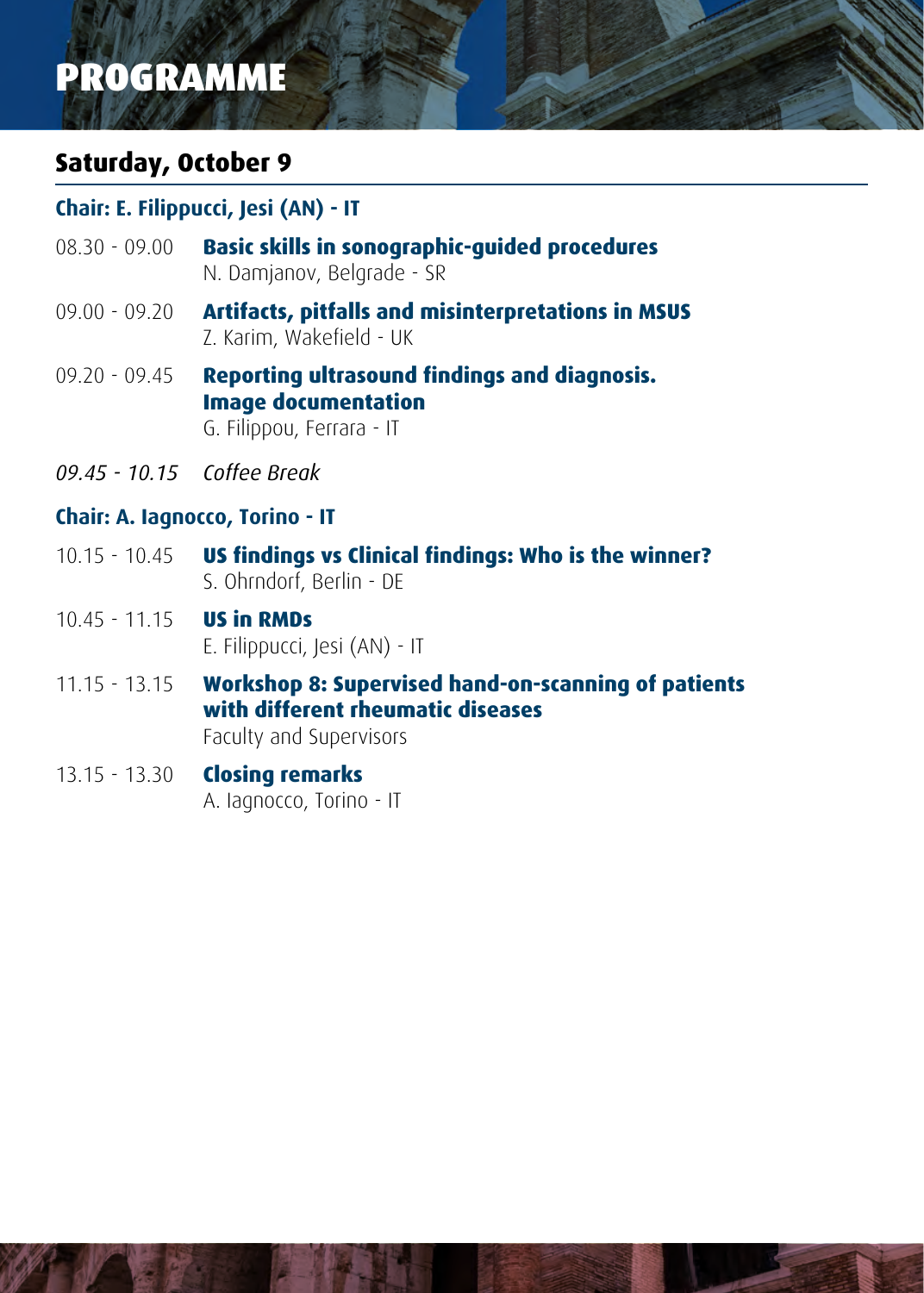# GENERAL INFORMATION

# **Scientific Chair**

Prof. Annamaria Iagnocco Professor of Rheumatology Università degli Studi di Torino Turin, Italy EULAR President Elect

*Local organizer:* Dr. Marco Canzoni

Registration will be open to all EULAR Member Countries and worldwide. Participants will give their formal evaluation of the course. The sponsors will not have any influence on the programme, its content or speakers.

# **Accreditation**

An application has been made to the EACCME® for CME accreditation of this event.

# **Objectives**

- to learn the indications and limits of musculoskeletal (MS) ultrasound (US) in rheumatology
- to learn sonoanatomy and identify different musculoskeletal structures in healthy subjects by US
- to learn standard scans in different anatomic areas according to EULAR guidelines
- to learn ultrasound-detectable abnormalities in rheumatology

# **Main topics**

Applications, indications and limits of MSUS in rheumatology; US physics and technology; US patterns of MS structures; MSUS artifacts; appropriate use and positioning of the probe; US settings and B-mode/Doppler optimization; standard scans of the shoulder, elbow, wrist, hand, hip, knee, ankle and foot; basic US pathology (tendinosis, tenosynovitis, tendon lesions, enthesopathy, enthesitis, bursitis, cortical abnormalities, calcifications, cartilage abnormalities, joint effusion, synovial hypertrophy, synovitis); interpretation of US images; US report and documentation; US diagnosis; basic skills in US-guided procedures.

# **Workshops** (small groups, with supervisor)

- US Setting
- Sonoanatomy standard scans of the shoulder, elbow, wrist, hand, hip, knee, ankle and foot in healthy subjects
- Training in elementary US basic lesions
- US Sessions in patients with rheumatic diseases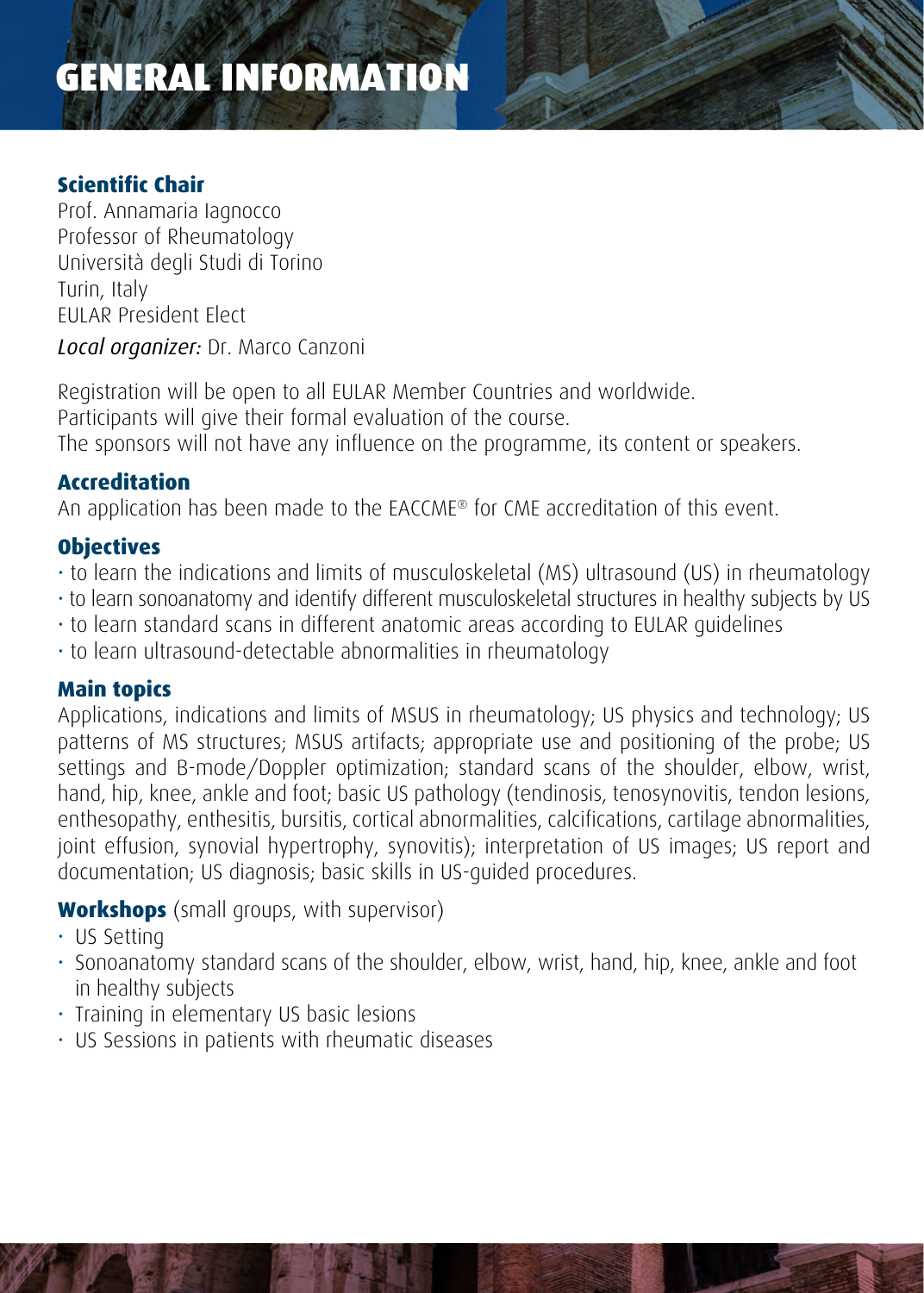# GENERAL INFORMATION

#### **ORGANIZING SECRETARIAT**



# **AIM Group International Milan Office**

Via G. Ripamonti, 129 20141 Milan, Italy Tel. +39 02 566011 Fax +39 02 70048578 mskrome@aimgroup.eu

# **COURSE VENUE**

Hotel Massimo D'Azeglio Via Cavour, 18 00184 Rome, Italy

### **REGISTRATION DESK**

The Organizing Secretariat will be available onsite as follows: Thursday, October 7 12.00 - 20.00 hrs Friday, October 8 08.00 - 19.30 hrs Saturday, October 9 08.00 - 13.30 hrs

# **LANGUAGE**

The official language of the Course will be English. Simultaneous translation will not be provided.

#### **COURSE BADGES**

A badge will be provided on-site together with the Course kit. Participants are kindly requested to always wear their name badge during the Course.